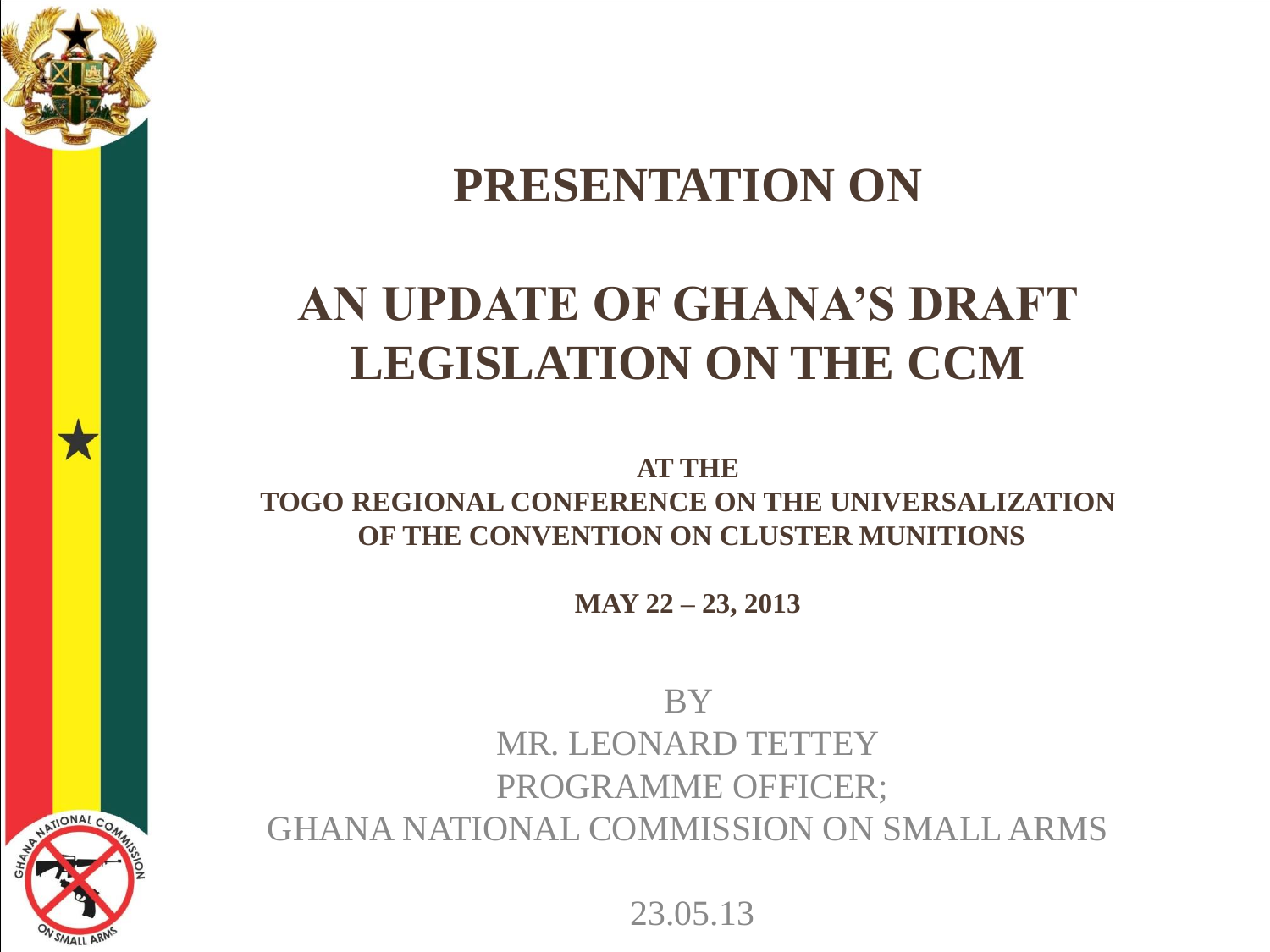## **INTRODUCTION**

- **Article 9 of the CCM sets requirements that, States underpin their ratification of or accession to the Convention with the ability to enforce it in their domestic legal system.**
- **In the Vientiane Action Plan , States Parties that have not adopted national implementation measures undertook to develop and adopt comprehensive legislative, administrative or other implementing measures as a matter of urgency to implement all obligations under the Convention (Action 63)**

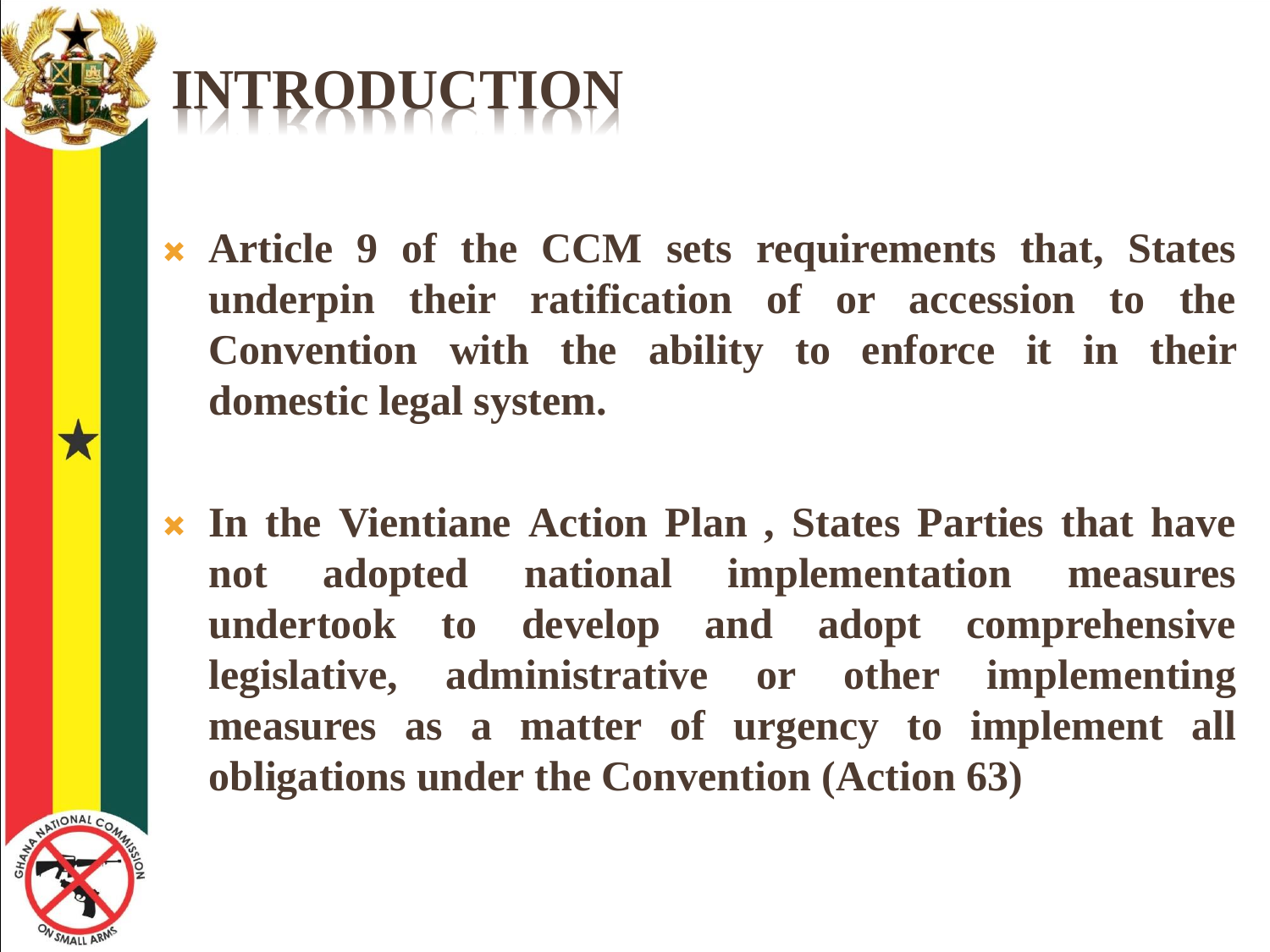

- **Ghana is obliged to ensure that domestic law is capable of providing penal sanctions for activity prohibited by the Convention.**
- **Without adequate domestic legislation, Ghana will not be in a position to prosecute offenders for violations of the Convention.**
- **To ensure that the norm prohibiting cluster munitions is enforceable everywhere and for generations to come.**

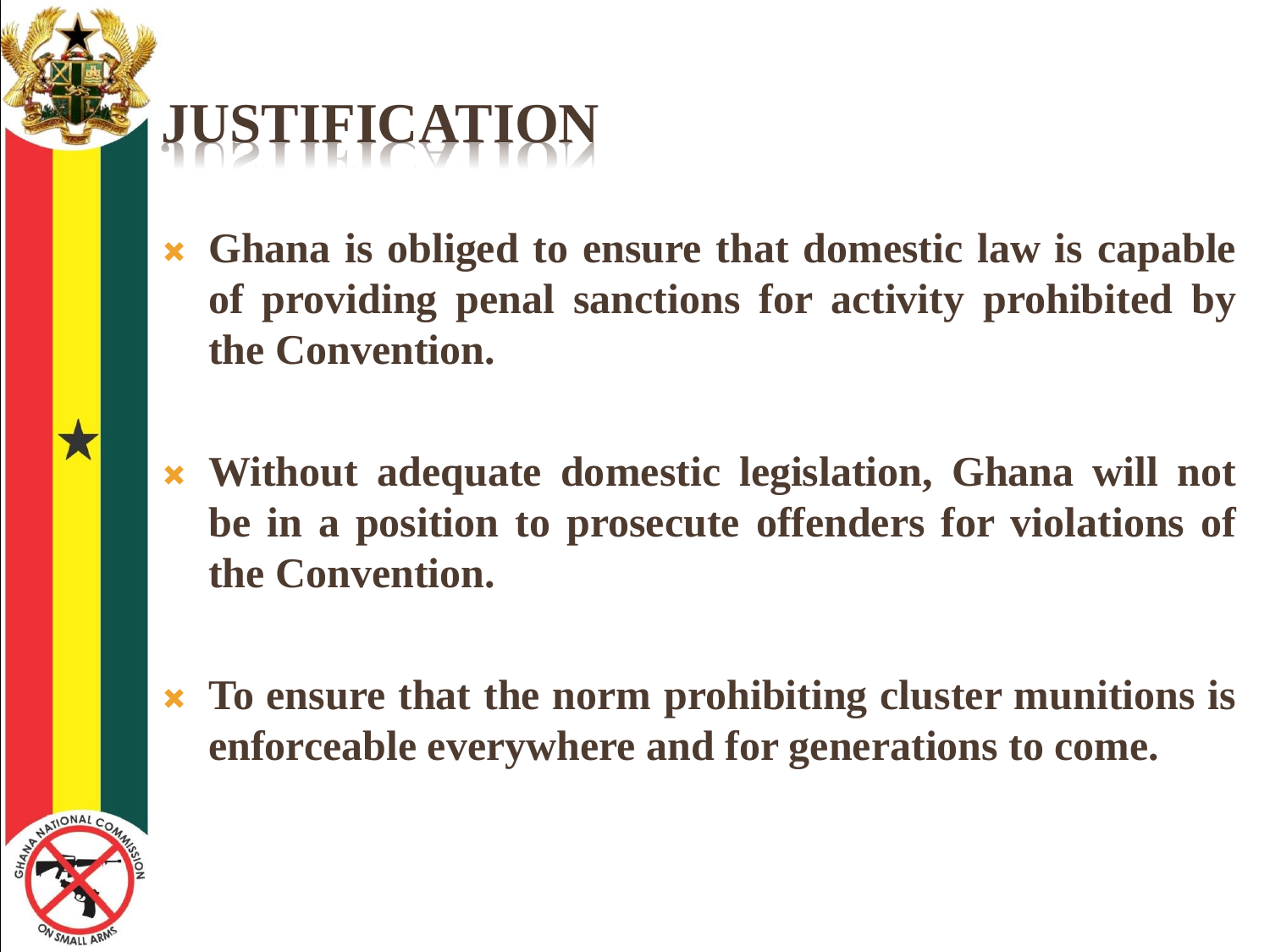### **THE PROCESS**

- **Attorney General's Department drafted the legislation to prohibit the use, manufacturing, production, stockpiling, and transfer of Cluster Munitions including penal sanctions for any violations based on some input received.**
- **The draft legislation on the CCM was shared with some key stakeholders among them were New Zealand, the ICRC and the CMC to seek their views and further comments.**

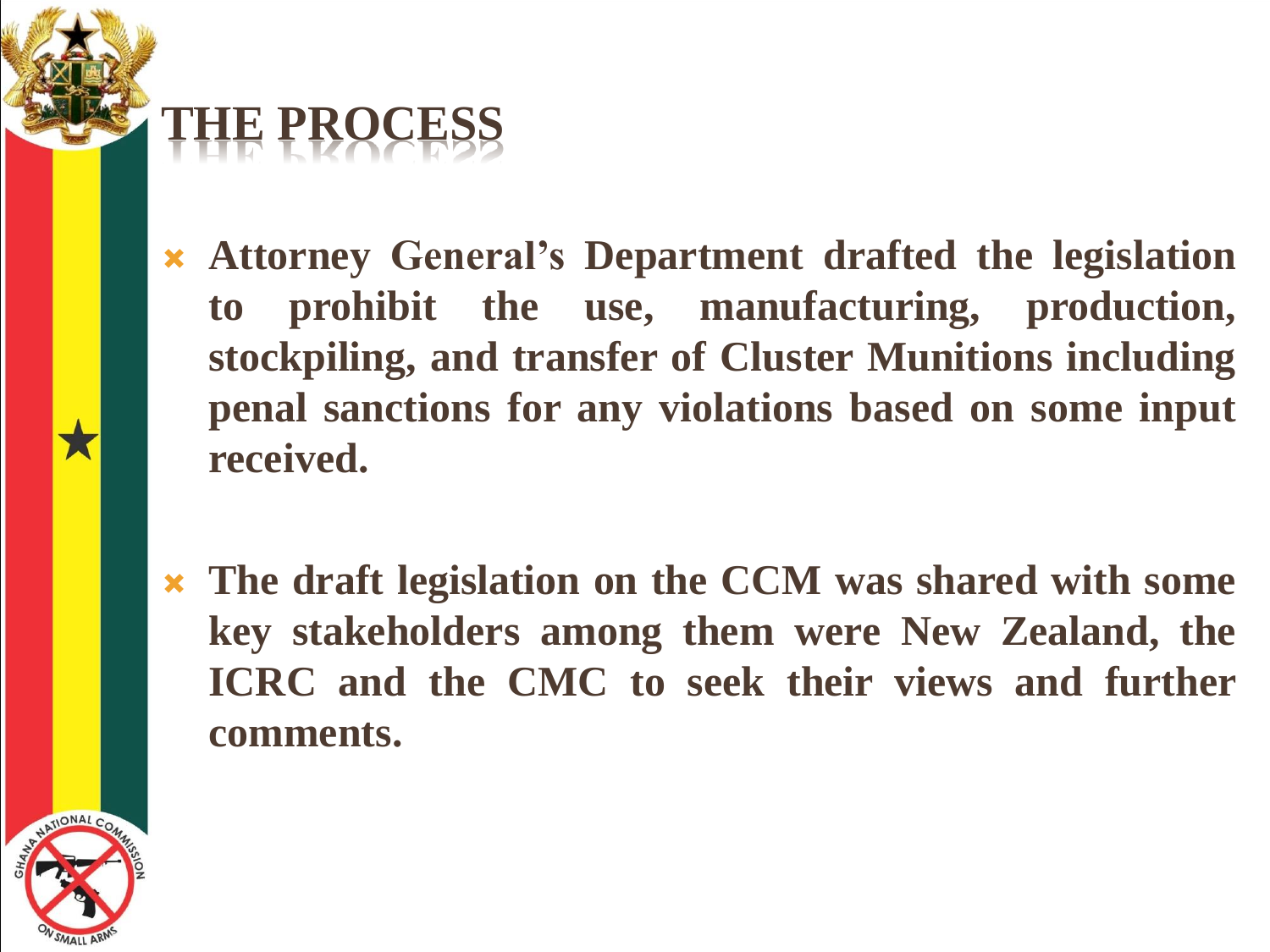### **THE PROCESS**

- **As an administrative requirement, we shall hold final wider consultation with various legal experts as well as relevant International agencies.**
- **The final consultation would have the active participation of some affected States to assist us have a robust legislation that can stand the test of time**.

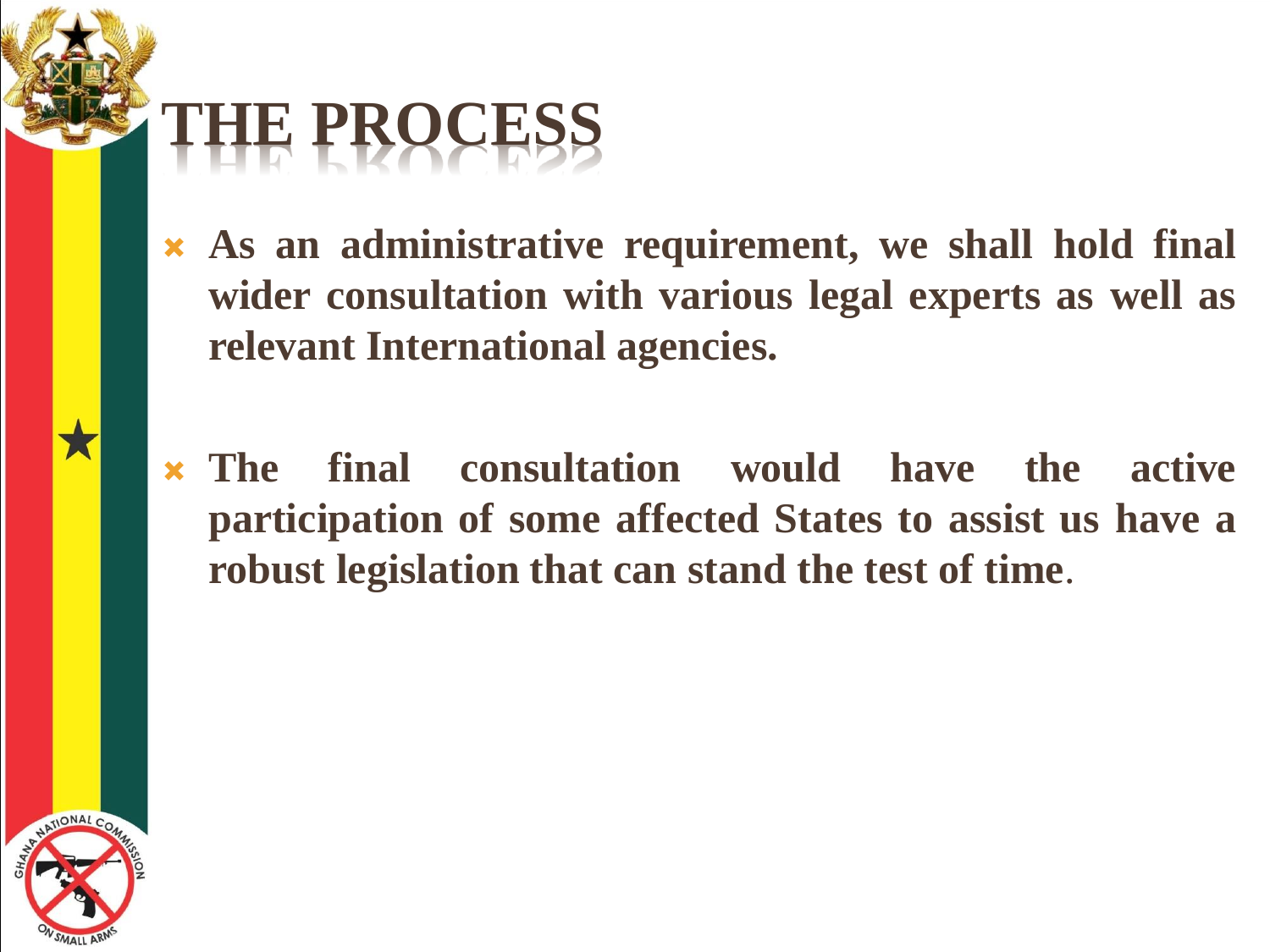



#### **Resource constraints**

**Technical constraints**

### **Other competing priorities**.

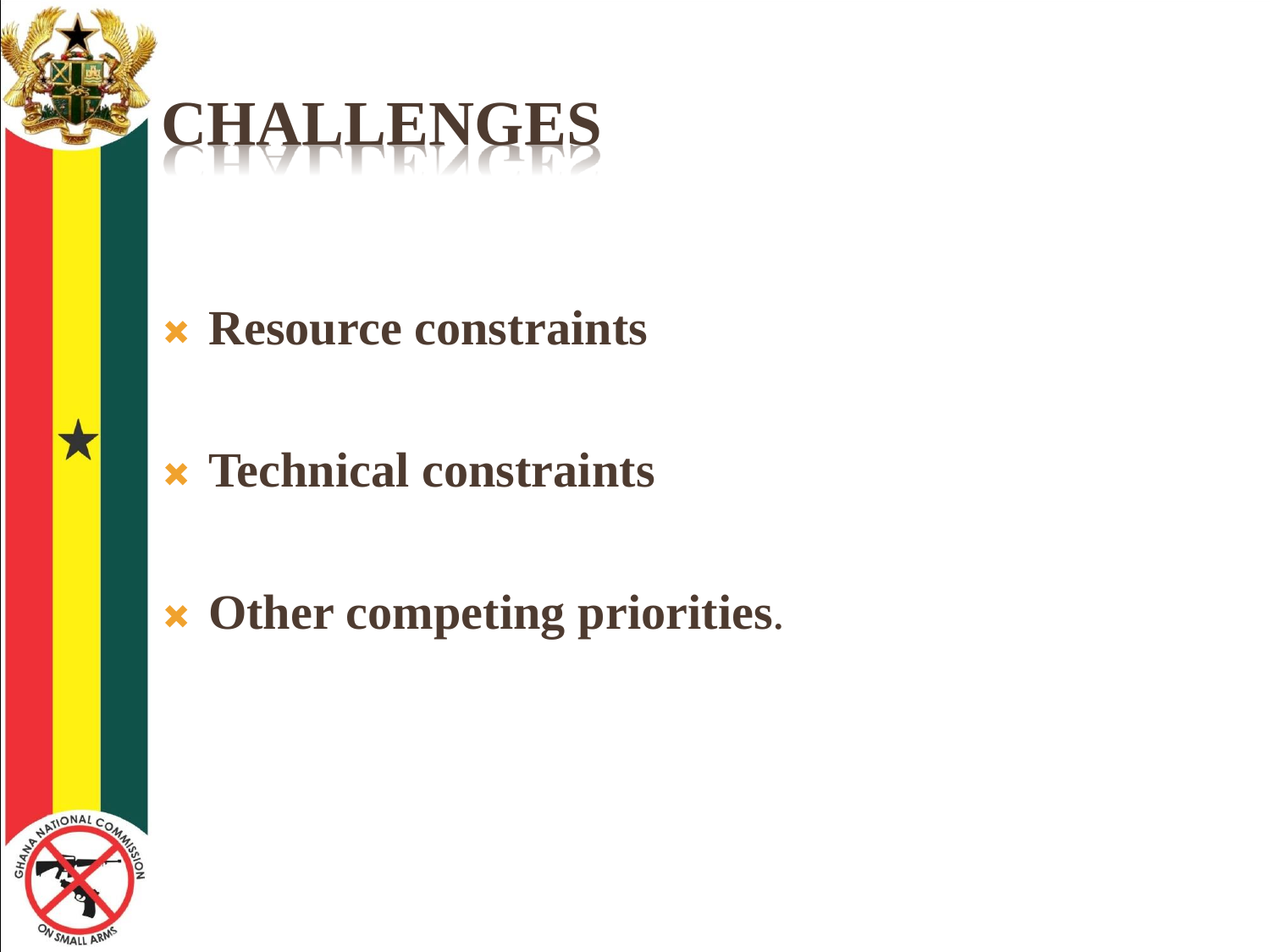# **WAY FORWARD**

 **There is the need for the development of a comprehensive model legislation to reflect current issues confronting African countries to assist with Article 9 obligations**.

 **Call for the organization of Workshop of Legal and Technical Experts to draft model legislation for African Countries.**

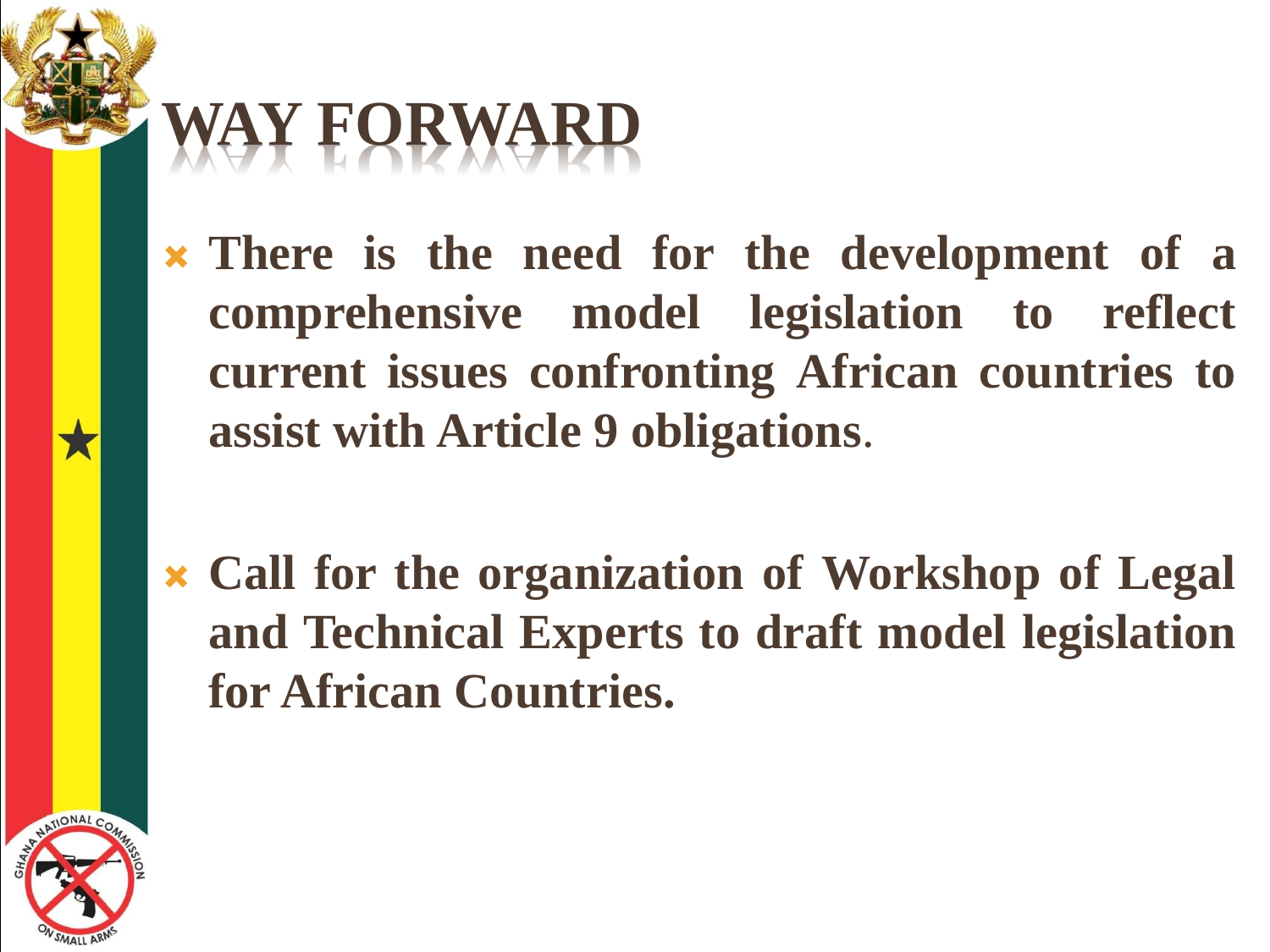

 **I will like to urge States that have reported being in the process of adopting legislation to finalize their work and those that have not initiated a legislative process to do so as a priority.**